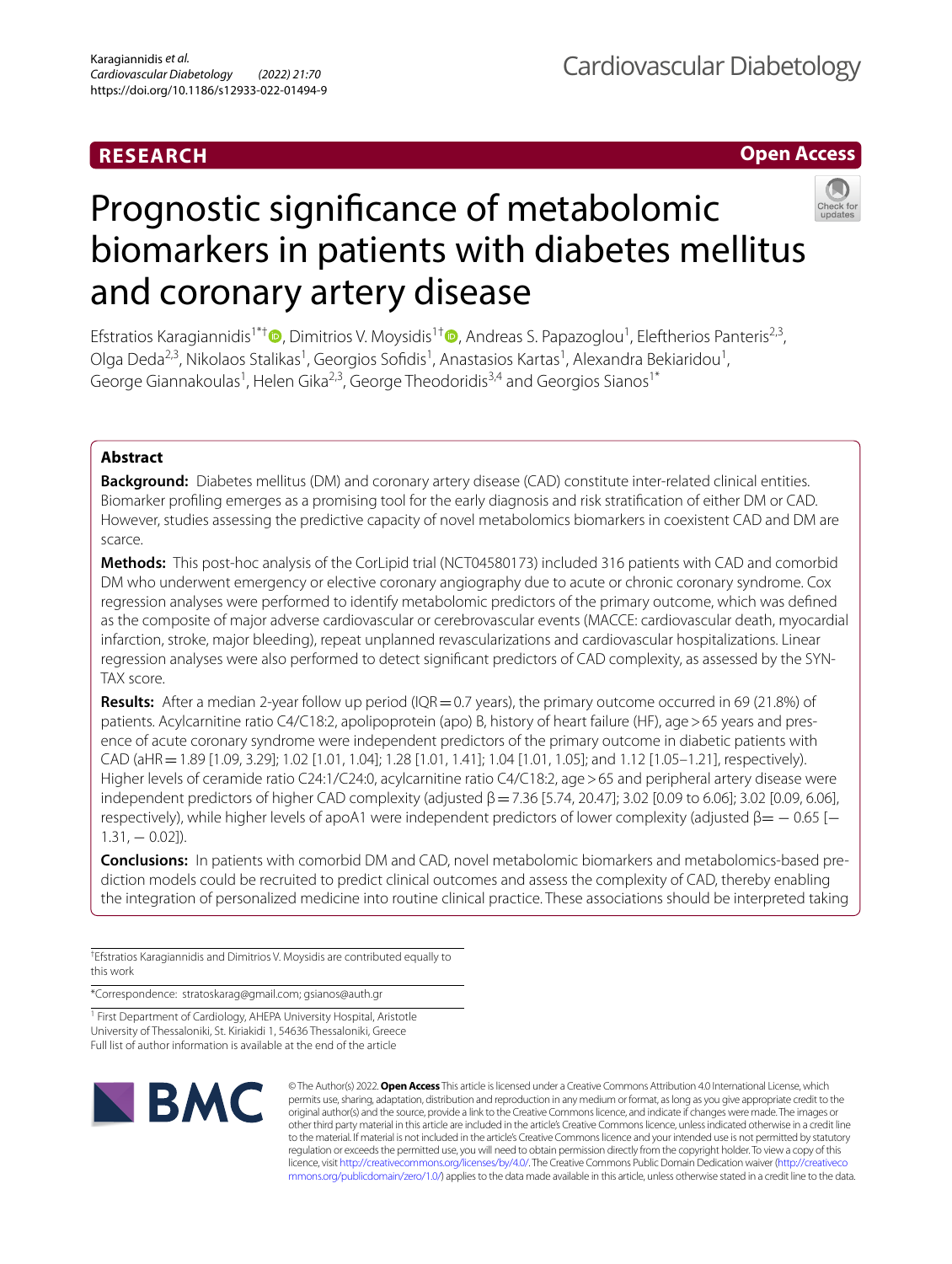into account the observational nature of this study, and thus, larger trials are needed to confrm its results and validate them in diferent and larger diabetic populations.

**Keywords:** Diabetes mellitus, Metabolomic profling, SYNTAX score, Coronary artery disease, Metabolomics biomarkers

## **Background**

Diabetes mellitus (DM) and coronary artery disease (CAD) constitute two closely interacting clinical entities, whose concurrent prevalence is constantly rising  $[1-3]$  $[1-3]$ . DM is not only a major risk factor for the development of CAD, but is also associated with higher CAD complexity  $[4, 5]$  $[4, 5]$  $[4, 5]$ , and worse clinical outcomes [[6](#page-8-4)]. Apart from DM which has been always considered to have a metabolic substrate [[7,](#page-8-5) [8](#page-8-6)] emerging evidence supports that the risk for CAD occurrence and progression is mediated by metabolism disturbances as well [[9](#page-8-7)]. Concurrently, metabolomics is rapidly evolving as a novel technique of studying small molecule substrates, intermediates and products of cell metabolism [[10](#page-8-8)]. This technique could be utilized to flag patients with higher risk for increased atherosclerotic burden, and subsequent future adverse clinical events [[11](#page-8-9)].

Besides the already established biomarkers [\[12](#page-8-10), [13\]](#page-8-11), several other metabolomic and lipidemic indicators, such as ceramides, acylcarnitines, apolipoproteins and adiponectin, have been separately shown to increase the risk for CAD development and progression [[14–](#page-8-12) [17\]](#page-8-13). It has been proven that each of these biological intermediates of metabolism is involved in the atherosclerotic process, mostly by promoting cell apoptosis, coronary infammation and plaque vulnerability. Furthermore, several metabolomic biomarkers have been shown to precisely identify patients being at high risk of developing DM, and to predict its major complications [[18](#page-8-14)[–22](#page-8-15)]. However, data concerning the metabolomic phenotyping of patients with CAD and comorbid DM are scarce. Moreover, there are almost no studies on this population aiming to use such data for the establishment of clinically useful indicators and models able to predict adverse clinical outcomes or the severity of CAD.

On the basis of the above, we conducted a retrospective analysis in a cohort of well-characterized patients with DM who underwent urgent or elective coronary angiography. Our aim was to investigate potential correlations between metabolic fngerprints and prospective major adverse cardiovascular or cerebrovascular events (MACCE) or baseline CAD complexity. This could lead to the development of predictive risk stratifcation algorithms for patients with CAD and comorbid DM.

## **Methods**

## **Study design**

This is an ancillary post-hoc analysis of the CorLipid trial (ClinicalTrials.gov identifer: NCT04580173) focusing on the metabolic profile of patients with DM and CAD. The protocol, study design and a subset of the main fndings of the Corlipid trial have been previously published [[23](#page-8-16), [24\]](#page-8-17). In brief, CorLipid was a prospective, non-interventional cohort trial enrolling patients undergoing coronary angiography and aiming to assess the association of the patients' metabolic profle with CAD severity [\[23](#page-8-16)].

The study protocol has been approved by the Scientific Committee of AHEPA University Hospital (reference number 12/13-06-2019) and every trial procedure was conducted according to the principles set by the declaration of Helsinki.

## **Data sources**

The data used in our study were extracted from the Cor-Lipid database for the time range of July 2019 to May 2021. Medical history, baseline clinical characteristics, laboratory and echocardiographic data, as well as angiographic and metabolomic data were all included in the database. Follow-up data on clinical outcomes were also collected by trained independent investigators through telephonic or in-person interviews with the study participants.

#### **Study population**

The population used for this analysis comprised of adult patients with either acute or chronic coronary syndrome (ACS or CCS) and comorbid DM type 2, who underwent elective or urgent coronary angiography in the cardiology department of an academic urban hospital (AHEPA University Hospital of Thessaloniki, Greece). Patients with prior coronary revascularization procedure or cardiopulmonary arrest upon admission were excluded. Patients with missing data concerning DM status and patients, who reported less than 8 h of fasting before coronary angiography, were also excluded. All patients provided written informed consent.

## **Diabetes mellitus defnition**

Patients with DM were defned by one of the following criteria: (a) administration of any anti-diabetic medication; (b) diagnostic code of DM (International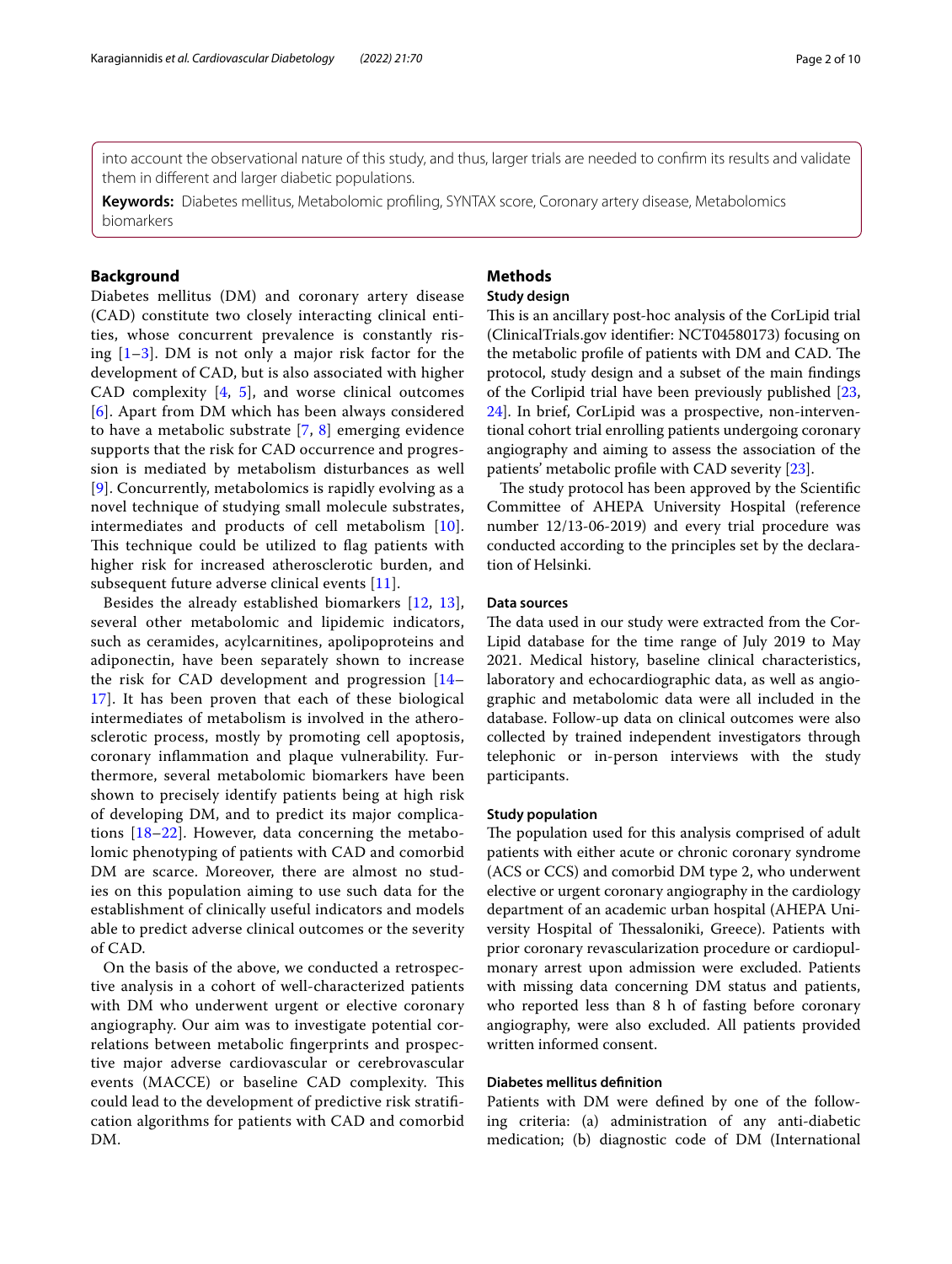Classifcation of Diseases-11) in at least one hospital admission or previous physician-assigned DM diagnosis; (c) HbA1c value on admission measured above 6.5% (48 mmol/mol) [\[25\]](#page-8-18).

#### **Measurement of biomarkers and metabolomic analyses**

Venous blood sample was collected from all patients prior to their coronary angiography, following at least 8 h of fasting. The quantification of 2 ceramide species (24:0, 24:1) with their respective ratio and of short, medium- and long chain acylcarnitines in patients' serum samples was achieved through targeted analytical methods already described by our group (Reversed Phase Liquid Chromatography tandem Mass Spectrometry, RPLC-MS/MS and Hydrophilic Interaction Liquid Chromatography tandem Mass Spectrometry, HILIC-MS/MS methods, respectively) [\[26,](#page-8-19) [27\]](#page-8-20). Finally, protein markers associated with CAD, namely apolipoproteins (apo) B and A1 were measured by quantitative protein nephelometry while adiponectin levels were quantifed through enzyme-linked immunosorbent assay (ELISA).

#### **Study outcomes defnition and follow‑up**

The primary outcome of this study was the composite of MACCE (cardiovascular death, stroke, myocardial infarction, major bleeding), repeat unplanned revascularization and cardiac-disease related hospitalizations. The vital status of patients was verifed by telephonic followup or by accessing the Greek Civil Registration System. Furthermore, possible associations between metabolomic biomarkers and prediction of CAD severity were evaluated for the development of metabolomics-based prediction models and algorithms.

#### **Coronary artery disease complexity**

Coronary artery disease complexity was assessed via the SYNTAX score, a precise angiographic tool for assessing the complexity of CAD [\[26](#page-8-19)]. Coronary angiography images of every patient were independently evaluated by 2 experienced interventional cardiologists, blinded to patient clinical characteristics and outcomes, and the SYNTAX score was calculated. Based on the SYNTAX score, patients were categorized into 3 subgroups, with: (i) low SYNTAX score (0–22), (ii) intermediate SYNTAX score  $(23-32)$  and (iii) high SYNTAX score  $(>32)$  [[28](#page-8-21)].

## **Statistical analysis**

Continuous variables are presented as means with standard deviations (SD) and compared using the Mann Whitney U test. Categorical variables are presented as frequencies with percentages and compared via the Pearson chi-square test. Univariable Cox regression analyses were performed to identify signifcant predictors of the study outcomes among the clinically relevant parameters (age, presence of acute coronary syndrome, smoking, estimated glomerular fltration rate (eGFR), history of heart failure (HF) and history of peripheral artery disease) and measured metabolomics data. These included glycated hemoglobin (HbA1C), apoA1, apoB, apoB/ apoA1 ratio, adiponectin, peak high-sensitive Troponin T (hsTnT) and diferent acylcarnitine and ceramide species as well as their ratios. The rationale behind the measurement of specifc acylcarnitine ratios was that they have been associated with increased atherosclerotic burden in a previous post-hoc analysis of the CorLipid trial [[24\]](#page-8-17). Cox regression hazard models were then developed by forcing into the multivariable analysis clinically relevant baseline covariates and metabolomics biomarkers that were univariably signifcantly associated with the primary composite outcome. A p-value of less than 0.1 was used for assessing univariable signifcance.

Concerning CAD severity prediction, due to the nonparametric nature of the data, a bootstrapped multivariable linear regression model was similarly built to reveal independent predictors of higher SYNTAX score (dependent variable) after being adjusted for the aforementioned clinically relevant variables. Sub-analyses performed for the primary outcome and CAD complexity prediction to assess the predictive value of novel biomarkers only in patients with acute or chronic coronary syndrome. The generated adjusted hazard ratios (aHR) and beta coefficients are presented with their respective 95% confdence intervals (CI). Additionally, we performed receiver operating characteristic (ROC) analysis to investigate the sensitivity and specifcity of these models as predictors of the primary outcome and CAD severity. A two-sided p-value of less than 0.05 was considered statistically signifcant. All analyses were conducted through the SPSS Statistics for Windows, Version 25.0 (Armonk, NY: IBM Corp) and Stata statistical software, release 13 (StataCorp).

## **Results**

## **Baseline characteristics**

Out of 1,024 patients enrolled in the CorLipid trial, 707 (69.8%) were excluded, and the current analysis involved 316 (30.2%) patients with comorbid DM. Of included patients, 176 (55.7%) underwent coronary angiography due to ACS [62 (19.6%) patients due to ST-Elevation Myocardial Infarction (STEMI), 59 (18.7%) patients due to Non-ST-Elevation Myocardial Infarction (NSTEMI), and 55 (17.4%) patients due to unstable angina], and 140 due to CCS (44.3%) [[24\]](#page-8-17). Baseline demographical, clinical and laboratory characteristics of patients included in the present analysis are shown by the presence of acute or chronic coronary syndrome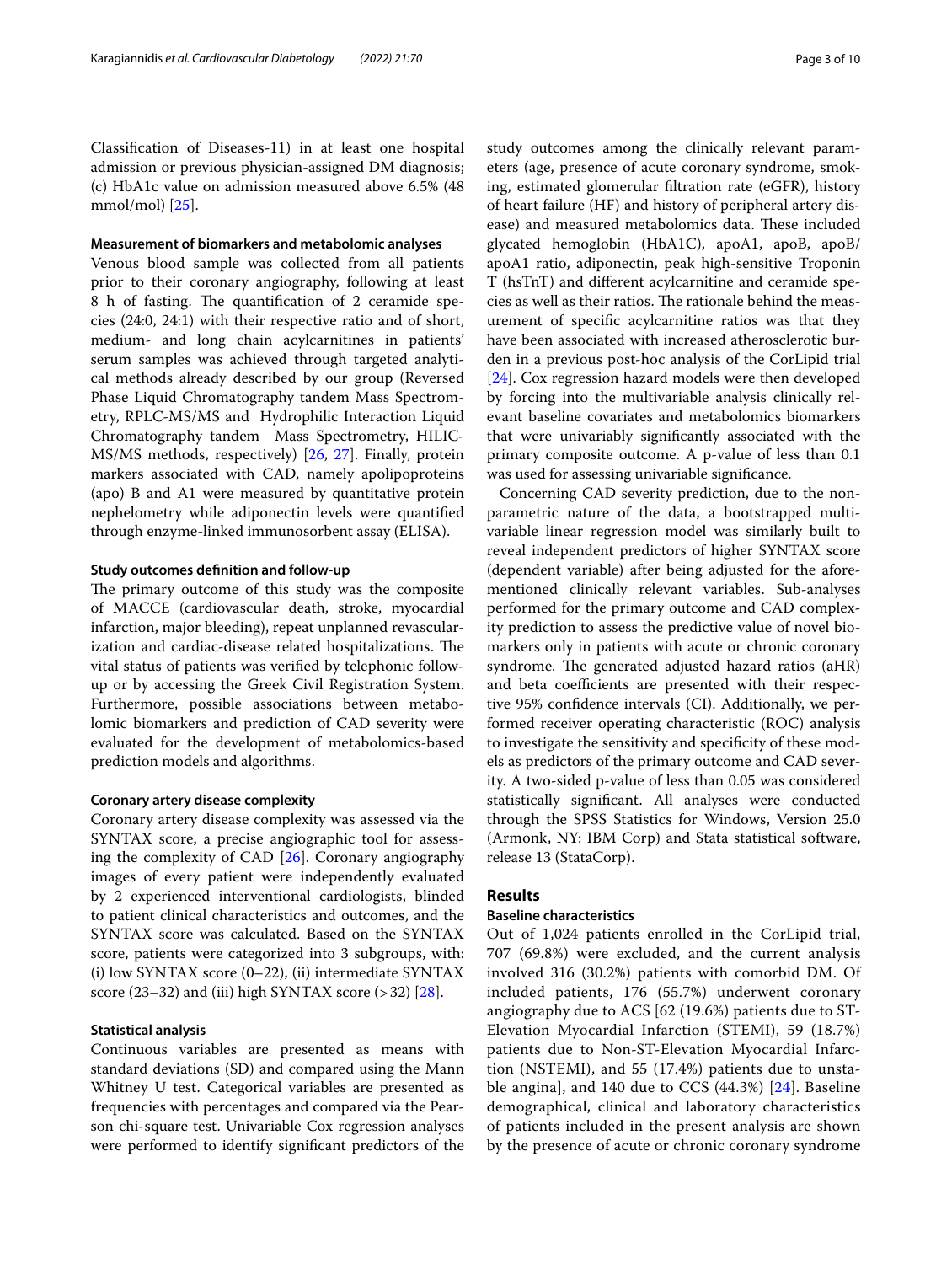<span id="page-3-0"></span>**Table 1** Baseline clinical and demographic characteristics and comorbidities in the CorLipid population by the presence of coronary syndrome

|                                                                        | All diabetic patients<br>$(n=316)$ | <b>Diabetic patients</b><br>with ACS<br>$(N = 176)$ | <b>Diabetic patients</b><br>with CCS<br>$(N = 140)$ | P-value |
|------------------------------------------------------------------------|------------------------------------|-----------------------------------------------------|-----------------------------------------------------|---------|
| Clinical characteristics, No. (%)                                      |                                    |                                                     |                                                     |         |
| Male gender                                                            | 222 (70.3)                         | 129 (73.3)                                          | 93(66.4)                                            | 0.18    |
| <b>STEMI</b>                                                           | 62 (19.6)                          | 62 (35.2)                                           | 0(0)                                                |         |
| <b>NSTEMI</b>                                                          | 59 (18.7)                          | 59 (33.5)                                           | 0(0)                                                |         |
| Unstable angina                                                        | 55 (17.4)                          | 55 (31.3)                                           | 0(0)                                                |         |
| Smoking                                                                | 129 (40.8)                         | 87 (49.4)                                           | 42 (30)                                             | < 0.01  |
| Clinical parameters [mean (±SD) /<br>Median (IQR = $Q3-Q1$ )*]         |                                    |                                                     |                                                     |         |
| Age (years)                                                            | 67(11)                             | 66 (13)                                             | 67(10)                                              | 0.60    |
| Body mass index ( $kg/m2$ )                                            | 29.4(5.1)                          | 28.8(4.9)                                           | 29.3(5)                                             | 0.40    |
| Estimated glomerular filtration rate by CKD-EPI (mL/<br>$min/1.73m2$ ) | 90 (39.3)                          | 89 (40.7)                                           | 92.3 (36.9)                                         | 0.46    |
| Left ventricular ejection fraction (%)                                 | 50(10)                             | 50(11)                                              | 55 (9)                                              | < 0.01  |
| Total cholesterol (mg/dL)                                              | 155 (44)                           | 156(45)                                             | 155 (45)                                            | 0.86    |
| Triglycerides (mg/dL)*                                                 | 130 (1656)                         | 130 (1656)                                          | 128 (1563)                                          | 0.90    |
| High density lipoprotein (mg/dL)                                       | 41 (12)                            | 40(12)                                              | 44 (14)                                             | 0.02    |
| Low density lipoprotein (mg/dL)                                        | 82 (36)                            | 85 (38)                                             | 82 (35)                                             | 0.43    |
| Fasting glucose (mg/dL)*                                               | 127 (416)                          | 128 (399)                                           | 126 (380)                                           | 0.62    |
| Glycated hemoglobin A1c (%)                                            | 7.3(1.6)                           | 7.1(1)                                              | 7.2(1.4)                                            | 0.34    |
| Peak high-sensitivity cardiac troponin (ng/L)*                         | 35(9996)                           | 207(9996)                                           | 15(1582)                                            | < 0.01  |
| Medical histories, No. (%)                                             |                                    |                                                     |                                                     |         |
| Hypertension                                                           | 237(75)                            | 127(72.2)                                           | 110 (78.6)                                          | 0.19    |
| Dyslipidemia                                                           | 155 (49.1)                         | 80(45.5)                                            | 75 (53.6)                                           | 0.15    |
| Heart failure                                                          | 9(2.8)                             | 7(11.4)                                             | 2(4.3)                                              | 0.17    |
| Chronic kidney disease                                                 | 26(8.2)                            | 20(4.6)                                             | 6(2.9)                                              | 0.02    |
| Peripheral vascular disease                                            | 22(7)                              | 12(6.8)                                             | 10(7.1)                                             | 0.91    |
| Atrial fibrillation                                                    | 32 (10.1)                          | 18(10.2)                                            | 14(10)                                              | 0.94    |
| Prior stroke                                                           | 12(3.8)                            | 5(2.8)                                              | 7(5)                                                | 0.31    |
| Positive family history of CAD                                         | 47 (14.9)                          | 29 (16.6)                                           | 18 (12.9)                                           | 0.35    |
| Statin medication                                                      | 185 (58.5)                         | 97(55.1)                                            | 88 (63.8)                                           | 0.12    |
| Oral anticoagulant medication                                          | 45 (14.2)                          | 31 (17.6)                                           | 14(10.1)                                            | 0.061   |

Variables with p value < 0.05 were identifed as signifcant variables and they are in bold

\*Mean values and standard deviations are provided for variables with normal distribution, while median values and interquartile range (IQR) are provided for variables with non-normal distribution

in Table [1.](#page-3-0) Comparison of all measured novel biomarkers between patients with ACS and CCS is summarized in Table [2.](#page-4-0)

In general, the baseline characteristics between the two groups were well-matched. The mean age of patients was  $67 \pm 11$  years and the majority of patients were males (70.3%). Patients with ACS were more likely to smoke, have a history of chronic kidney disease and have a lower mean left-ventricular ejection fraction. Peak values of HsTnT were also much higher in the ACS group, while mean high-density lipoprotein values were signifcantly lower. Regarding clinically novel biomarkers, apoA1 was signifcantly lower in patients with ACS, and these patients also had a higher apoB/ apoA1 ratio compared to patients with CCS.

## **Clinical outcomes**

After a median 2-year follow up period  $(IQR=0.7)$ years), 36 of 316 (11.4%) study participants died. Of deaths, 30  $(86.7%)$  were attributed to CV causes. The primary composite outcome occurred in 69 (21.8%) patients. This included 7 major bleeding events, 3 myocardial infarction, 4 strokes, 30 CV-related hospitalizations and 11 repeat unplanned coronary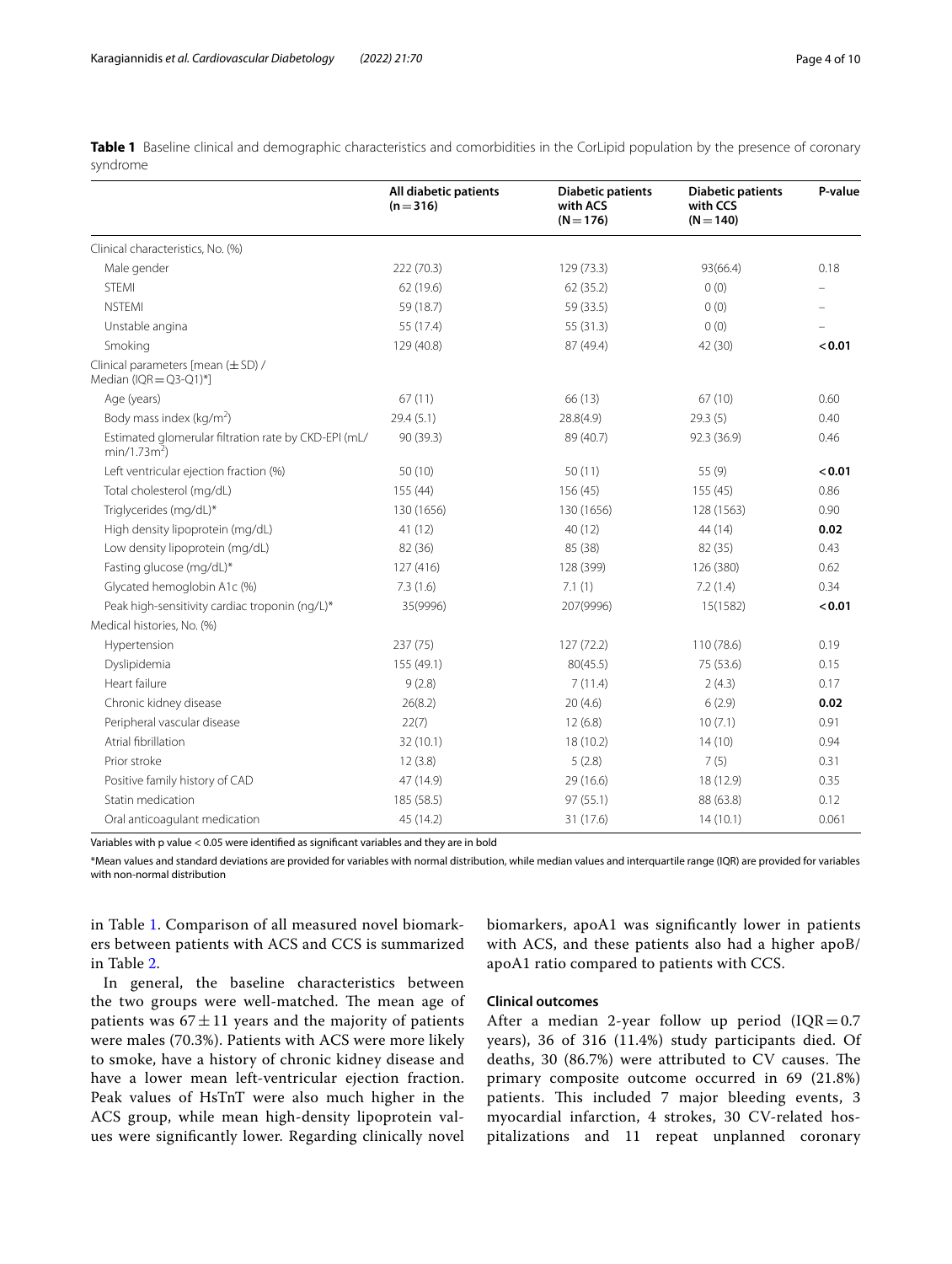|                                                              | All diabetic patients<br>$(n=316)$ | Diabetic patients with<br>ACS.<br>$(N = 176)$ | Diabetic patients with<br><b>CCS</b><br>$(N = 140)$ | P-value |
|--------------------------------------------------------------|------------------------------------|-----------------------------------------------|-----------------------------------------------------|---------|
| Clinical parameters,<br>Median (IQR = $Q3-Q1$ ) <sup>*</sup> |                                    |                                               |                                                     |         |
| Acylcarnitine C4                                             | 41 (736)                           | 40.6 (735)                                    | 42.5 (423)                                          | 0.87    |
| Acylcarnitine C18:2                                          | 58 (264)                           | 54.9 (263)                                    | 61.3(151)                                           | 0.20    |
| Acylcarnitine ratio C4/C18:2                                 | 0.72(12.5)                         | 0.76(12.5)                                    | 0.69(3.4)                                           | 0.41    |
| ApoB                                                         | 84.5 (412)                         | 87.2 (412)                                    | 81.1 (152)                                          | 0.53    |
| ApoA1                                                        | 97.9 (193)                         | 89.2 (185)                                    | 113 (168)                                           | < 0.01  |
| ApoB/ApoA1 ratio                                             | 0.79(6.9)                          | 0.84(6.9)                                     | 0.70(3.2)                                           | 0.02    |
| Ceramide C <sub>24:0</sub>                                   | 7.5(32.7)                          | 7.4(28.7)                                     | 7.7(32.7)                                           | 0.80    |
| Ceramide C <sub>24:1</sub>                                   | 3.2(12.5)                          | 3.4(6.7)                                      | 3.1(12.5)                                           | 0.08    |
| Ceramide ratio C24:1/C24:0                                   | 0.45(1.76)                         | 0.45(1.76)                                    | 0.42(1.72)                                          | 0.18    |
| Adiponectin                                                  | 162 (215)                          | 162 (207)                                     | 160(214)                                            | 0.81    |

<span id="page-4-0"></span>**Table 2** Baseline comparison of measured novel biomarkers in the CorLipid population by the presence of coronary syndrome

Variables with p value < 0.05 were identifed as signifcant variables and they are in bold

\*Median values and interquartile range (IQR=Q3–1) are provided for all those variables since they have non-normal distribution

revascularization procedures. Univariable analyses yielded that acylcarnitine ratio C4/C18:2, apoB, HsTnT and HbA1c were associated with higher risk of the composite primary outcome in patients with CAD.

These biomarkers were then forced into the multivariable Cox regression model along with clinically relevant baseline covariates which were invariably signifcant (presence of ACS, age > 65, history of HF, history of peripheral artery disease). According to this multivariable analysis, higher levels of acylcarnitine ratio C4/C18:2 (aHR = 1.89 [1.09, 3.29]; p < 0.01), and apoB (aHR = 1.02 [1.01, 1.04];  $p = 0.01$ ), as well as history of HF (aHR = 1.28 [1.01, 1.41];  $p = 0.02$ ), age > 65  $(aHR = 1.04$  [1.01, 1.05];  $p = 0.04$  and presence of ACS (aHR=1.12 [1.05–1.21]; p=0.01) were independent predictors of more frequent MACCE/repeat revascularization/cardiovascular hospitalization occur-rence (Fig. [1](#page-4-1)). The ROC analysis for the prediction of the primary outcome in patients with CAD according to the developed model is depicted in Fig. [2](#page-5-0) (area under the curve [AUC]: 0.76, 95% CI 0.60–0.87).

Sub-analysis in patients with ACS showed that history of HF, age>65, higher levels of acylcarnitine ratio C4/ C18:2 and apoB as well as higher levels of peak HsTnT were independently associated with the primary outcome (Fig. [1](#page-4-1)). In patients with CCS, acylcarnitine ratio C4/ C18:2, apoB, history of HF, and age>65 predicted independently the occurrence of the primary composite outcome (Fig. [1](#page-4-1)).

As far as CAD complexity is concerned, univariable linear regression analyses showed that higher levels of acylcarnitine C4, acylcarnitine ratio C4/C18:2

| ACS                                                  | All patients with CAD                                  | <b>CCS</b>                               |
|------------------------------------------------------|--------------------------------------------------------|------------------------------------------|
| Acylcarnitine ratio C4/C18:2                         | Acylcarnitine ratio C4/C18:2                           | Acylcarnitine ratio C4/C18:2             |
| $(aHR=1.59 \; \text{[}1.04, 2.18 \text{], } p=0.02)$ | $(aHR=1.89$ [1.09, 3.29]; $p<0.01$ )                   | $(aHR=2.01$ [1.65, 3.39]; $p<0.01$ )     |
| Apolipoprotein B                                     | Apolipoprotein B                                       | Apolipoprotein B                         |
| $(aHR=1.01$ [1.00, 1.01], $p=0.02$ )                 | $(aHR = 1.02$ [1.01, 1.04]; $p=0.01$ )                 | $(aHR=1.06 [1.02, 1.09]; p<0.01)$        |
| History of heart failure                             | History of heart failure                               | History of heart failure                 |
| $(aHR = 1.08 [1.00, 1.11], p=0.04)$                  | $(aHR = 1.28 [1.01, 1.41]; p=0.02)$                    | $(aHR = 1.39$ [1.09, 1.67]; $p < 0.01$ ) |
| Age > 65                                             | Age>65                                                 | $Age \geq 65$                            |
| $(aHR = 1.01$ [1.00, 1.02]; $p=0.04$ )               | $(aHR = 1.04$ [1.01, 1.05]; $p=0.04$ )                 | $(aHR = 1.39 \, [1.09, 1.67]; p < 0.01)$ |
| HsTnT<br>$(aHR=1.01 \; [1.01-1.02], p=0.02)$         | Presence of ACS<br>$(aHR=1.12$ [1.05-1.21]; $p=0.01$ ) |                                          |

<span id="page-4-1"></span>**Fig. 1** Signifcant parameters derived from the multivariable Cox regression models set for the prediction of the primary outcome. \*ACS, acute coronary syndrome; CCS, chronic coronary syndrome; aHR, adjusted hazard ratio; CAD, coronary artery disease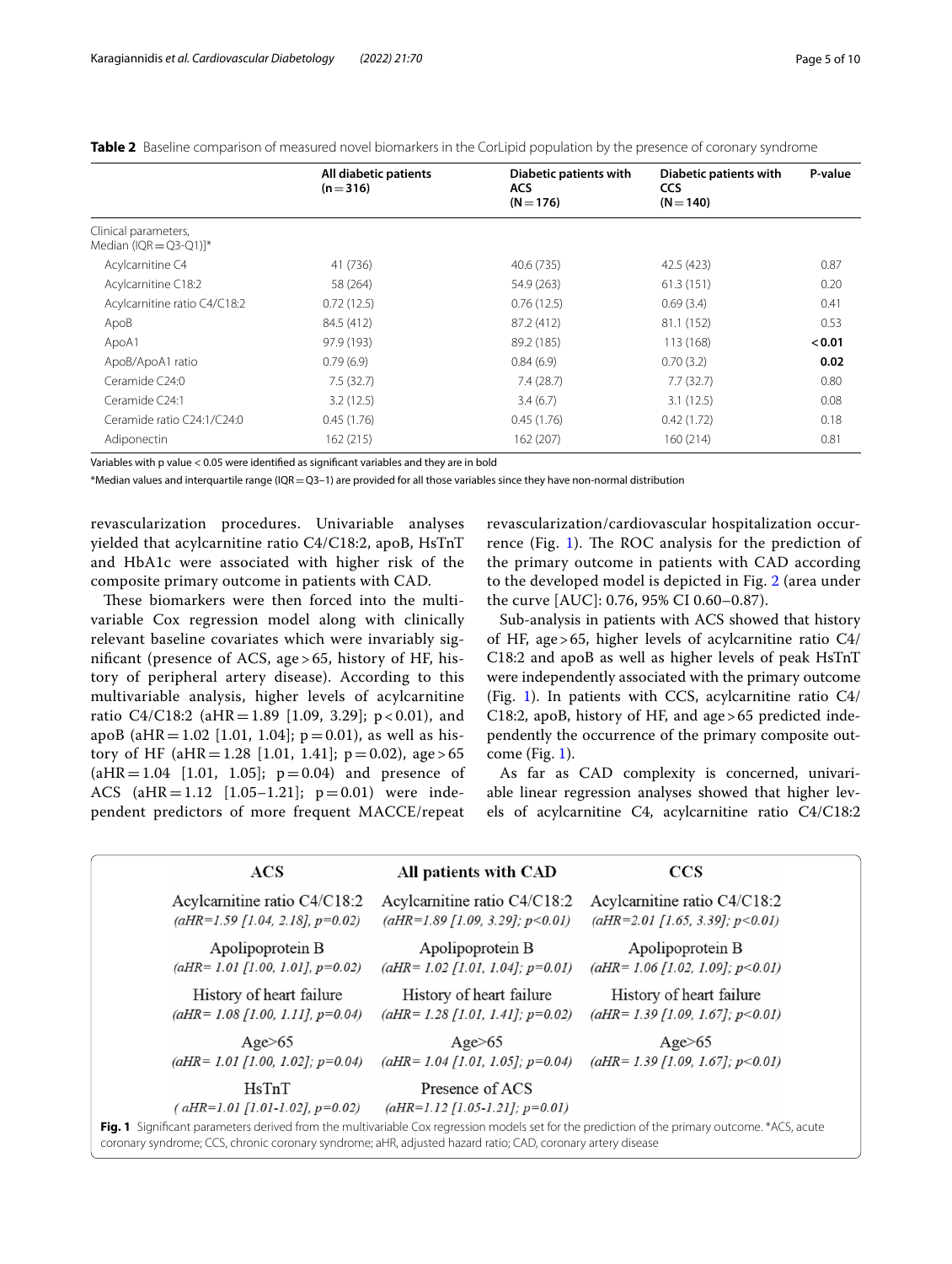and ceramide ratio C24:1/C24:0, age>65, and history of HF were signifcantly associated with higher SYNTAX score, whereas higher ApoA1 levels were associated with decreased SYNTAX score. The developed multivariable regression model, detailed in Fig. [3,](#page-5-1) demonstrated that ceramide ratio C24:1/C24:0 (adjusted  $β = 7.36$  [5.74, 20.47];  $p=0.02$ ), acylcarnitine ratio C4/C18:2 (adjusted  $β=3.02$  [0.09 to 6.06];  $p=0.04$ ), history of peripheral artery disease (β = 3.02 [0.09, 6.06]; p = 0.04), and age > 65  $(β=2.02 [0.09, 6.06]; p=0.04)$  were independently and positively associated with the SYNTAX score, while ApoA1 (adjusted  $\beta$  = - 0.65 [- 1.31, - 0.02]; p=0.04) independently predicted decreased SYNTAX score. The ROC analysis performed for the model set to predict CAD complexity is shown in Fig. [4](#page-6-0) (AUC: 0.71; 95% CI  $0.60 - 0.83$ ).

Sub-analyses in ACS group showed that acylcarnitine ratio C4/C18:2 (β = 2.89 [0.09, 6.06]; p = 0.04), ceramide ratio C24:1/C24:0 (8.02 [6.29, 17.45]; p=0.02), history of peripheral artery disease (β = 3.42 [0.18, 4.94]; p = 0.02), and age > 65 (β = 1.59 [0.02, 8.06]; p = 0.04) still predicted independently the SYNTAX score, whereas ApoΑ1  $(-0.36 (-1.21, -0.01); p=0.40)$  was an independent predictor of decreased SYNTAX score. Acylcarnitine ratio C4/C18:2 (β = 3.12 [0.09, 6.06], p = 0.04), ceramide ratio C24:1/C24:0 (β=6.98 [4.03, 23.08], p=0.02), history of peripheral artery disease ( $β = 2.98$  [0.03, 8.48],  $p=0.04$ ), age (β=3.00 [0.27, 5.06],  $p=0.04$ ), and ApoA1  $(\beta$ = - 0.69 [- 1.41, - 0.12]; p=0.03) were also independent predictors of CAD complexity in patients with CCS.

## **Discussion**

This post hoc analysis of the CorLipid clinical trial based on a well-selected population of hospitalized patients with DM and suspected or known history of comorbid CAD who underwent coronary angiography, showed that



<span id="page-5-1"></span>

|                                                                                                                                                                                                                                                                                  | ACS                                                   | All patients with CAD                                     | <b>CCS</b>                                                  |  |
|----------------------------------------------------------------------------------------------------------------------------------------------------------------------------------------------------------------------------------------------------------------------------------|-------------------------------------------------------|-----------------------------------------------------------|-------------------------------------------------------------|--|
|                                                                                                                                                                                                                                                                                  | Acylcarnitine ratio C4/C18:2                          | Acylcarnitine ratio C4/C18:2                              | Acylcarnitine ratio C4/C18:2                                |  |
|                                                                                                                                                                                                                                                                                  | $(\beta=2.89)$ [0.09, 6.06]; p=0.04)                  | $(\beta=3.02 \, \text{[}0.09, \, 6.06 \text{]; p=0.04})$  | $(\beta=3.12 \, [0.09, 6.06]; p=0.04)$                      |  |
|                                                                                                                                                                                                                                                                                  | Apolipoprotein A1                                     | Apolipoprotein A1                                         | Apolipoprotein A1                                           |  |
|                                                                                                                                                                                                                                                                                  | $(-0.36 (-1.21, -0.01); p=0.40)$                      | $(-0.65 (-1.31, -0.02); p=0.04)$                          | $(-0.69 (-1.41, -0.12); p=0.03)$                            |  |
|                                                                                                                                                                                                                                                                                  | Ceramide ratio $C24:1/C24:0$                          | Ceramide ratio $C24:1/C24:0$                              | Ceramide ratio $C24:1/C24:0$                                |  |
|                                                                                                                                                                                                                                                                                  | $(8.02 \; \text{[}6.29, 17.45 \text{]}; p=0.02)$      | $(7.36 \; 5.74, \; 20.47]; \; p=0.02)$                    | $(\beta=6.98 \; \text{[}4.03, 23.08 \; \text{],} p=0.02)$   |  |
|                                                                                                                                                                                                                                                                                  | History of peripheral artery                          | History of peripheral artery                              | History of peripheral artery                                |  |
|                                                                                                                                                                                                                                                                                  | disease                                               | disease                                                   | disease                                                     |  |
|                                                                                                                                                                                                                                                                                  | $(\beta=3.42 \, \text{[}0.18, 4.94 \text{]; p=0.02})$ | $(\beta=3.02 \, \text{[0.09, 6.06]}; p=0.04)$             | $(\beta=2.98 \, \text{[}0.03, 8.48 \, \text{]}; p=0.04)$    |  |
|                                                                                                                                                                                                                                                                                  | Age>65                                                | $Age \geq 65$                                             | Age>65                                                      |  |
|                                                                                                                                                                                                                                                                                  | $(\beta=1.59 \, \text{[0.02, 8.06]}; p=0.04)$         | $(\beta=2.02 \, \text{[}0.09, \, 6.06 \text{], } p=0.04)$ | $(\beta=3.00 \, \text{[}0.27, \, 5.06 \, \text{]}; p=0.04)$ |  |
| Fig. 3 Significant parameters derived from the multivariable linear regression models set for the prediction of coronary artery disease complexity.<br>*ACS, acute coronary syndrome; CCS, chronic coronary syndrome; β; adjusted beta coefficient; CAD, coronary artery disease |                                                       |                                                           |                                                             |  |

<span id="page-5-0"></span>Sensitivity  $0,4$  $0,2$  $\frac{1}{0,0}$  $0.2$  $0.4$  $0.6$ 0,8  $1,0$ 1 - Specificity **Fig. 2** Receiver operating characteristic (ROC) analysis on the predictive capacity of the created multivariable Cox regression model for the occurrence of adverse clinical outcomes in patients with CAD and DM.ROC analysis on the predictive capacity of the created multivariable Cox regression model for the identifcation of the hazard for the primary composite outcome of major adverse cardiovascular or cerebrovascular events (MACCE; cardiovascular death, stroke, myocardial infarction, major bleeding), repeat unplanned revascularization and cardiovascular hospitalizations (area under the curve [AUC]: 0.76, 95% CI 0.60–0.87; Chi-square=23.979,  $P = 0.017$ 

 $1,0$ 

0,8

0,6

**ROC Curve**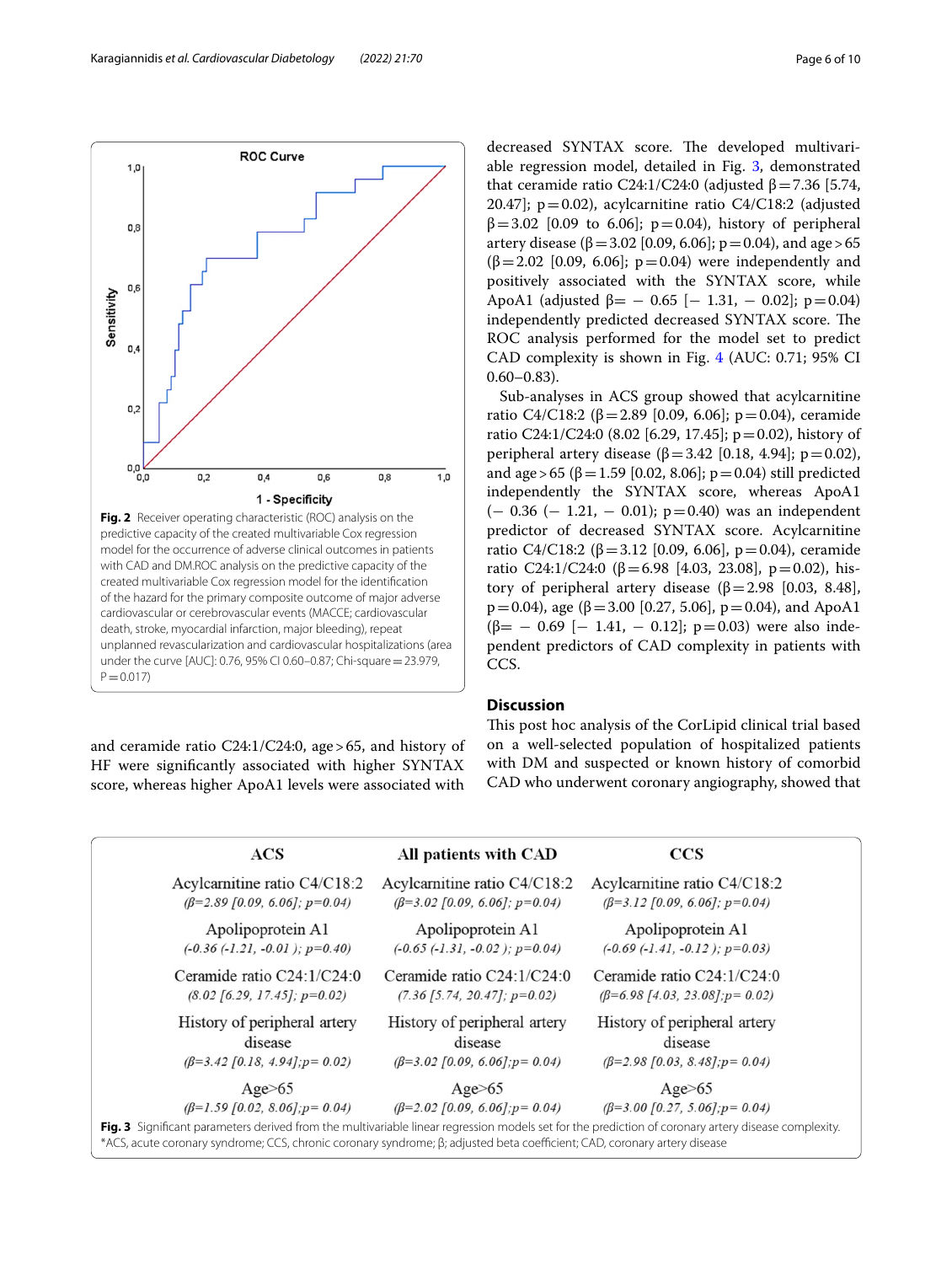

<span id="page-6-0"></span>higher levels of apoB, acylcarnitine ratio C4/C18:2, and HsTnT were associated with higher risk for the primary composite outcome of MACCE, repeat unplanned revascularization and cardiac-disease related hospitalizations. Patients with higher values of ceramide ratio C24:1/C24:0 and acylcarnitine ratio C4/C18:2 had increased CAD complexity by invasive angiography, whereas patients with higher apoA1 levels had lower CAD complexity. To our knowledge, this is the frst study attempting to assess such a large number of novel metabolomics biomarkers in patients with CAD and DM, thereby enabling both clinical outcome prediction of the comorbidity and also non-invasive identifcation of diabetics with high likelihood of severe CAD.

Concerning apolipoproteins, our fndings concur with recent observational data suggesting that apoB lipid particles play a central role in atherogenic process and cardiovascular risk  $[29, 30]$  $[29, 30]$  $[29, 30]$  $[29, 30]$ . This can be explained by laboratory data showing that apoB particles within endothelium constitute the key element of endothelium damage. Trapping of apoB deposits atherogenic cholesterol within the endothelium which causes injury to the arterial wall [\[31\]](#page-8-24). Furthermore, our results indicate that apoB could be considered as a useful predictor of cardiovascular mortality and morbidity in diabetic patients [\[32](#page-8-25), 33. This is consistent with the 2019 ESC Guidelines on Dyslipidaemias, which highlight that apoB provides an accurate estimate of the total concentration of atherogenic particles under all circumstances Of note, considering the potential inaccuracy of LDL-C in dyslipidaemia among patients with DM, guidelines highlight that apoB is superior to low density lipoprotein cholesterol (LDL-C) in estimating the atherosclerotic cardiovascular risk in this population and therefore should be the preferred measurement [[34](#page-8-27)]. On the contrary, apoA1, a major protein component of high-density lipoprotein cholesterol (HDL-C) is strongly and inversely correlated to the risk of atherosclerosis and progression of vascular diseases [\[29](#page-8-22)]. Molecular research in diabetic mice, as well as clinical trials including diabetic individuals have proven that apoA1 promotes atherosclerosis regression, while decreased levels of this biomarker are blamed for increased incidence of atherosclerotic disease  $[30, 31]$  $[30, 31]$  $[30, 31]$  $[30, 31]$ . The main pathophysiologic mechanism behind the cardioprotective efects of apoA1 is its role as the main initiator and driver of "the reverse cholesterol transport" [[35\]](#page-8-28). Additionally, ApoA1 is capable of stimulating endothelial production of nitric oxide and release of prostacyclins, while it also manifests anti-oxidant and anti-infammatory efects [\[36\]](#page-8-29). Another remarkable fnding of our analysis respecting apolipoproteins is the comparison of their baseline values between patients with ACS and CCS. Patients with ACS seemed to have signifcantly lower baseline values of apoA1 and higher apoB/apoA1ratio. This implies that deregulation of apolipoproteins metabolism, except for predicting long-term cardiovascular risk, is associated with ongoing acute cardiovascular events in patients with DM [[37\]](#page-8-30). With regard to HsTnT, previous studies have also highlighted it as a sensitive and easily quantifable biomarker useful in determining the probability of MACCE in patients with acute coronary syndromes [[38,](#page-9-0) [39\]](#page-9-1). A recent, large observational study showed that adding hscTnI to the Framingham Risk Score provided incremental prognostic beneft [[40](#page-9-2)].

Our results regarding acylcarnitines indicate that high serum levels of these intermediate products of metabolism are associated with increased risk of cardiovascular events. Being lipidemic biomarkers involved in fatty acid metabolism, acylcarnitines are crucial for normal cell function as they regulate mitochondrial β-oxidation and maintain balance between free and esterified coenzyme A  $[41]$ . Thus, high acylcarnitine levels indicate disturbed fatty acid metabolism which is a metabolic substrate for atherosclerosis development, plaques' vulnerability, and subsequent adverse events [[42](#page-9-4)]. Our fndings are similar to other studies showing increased cardiovascular risk in patients with elevated acylcarnitine levels  $[41, 43-45]$  $[41, 43-45]$  $[41, 43-45]$  $[41, 43-45]$  $[41, 43-45]$ . However, there is scarcity of data focusing only on patients with DM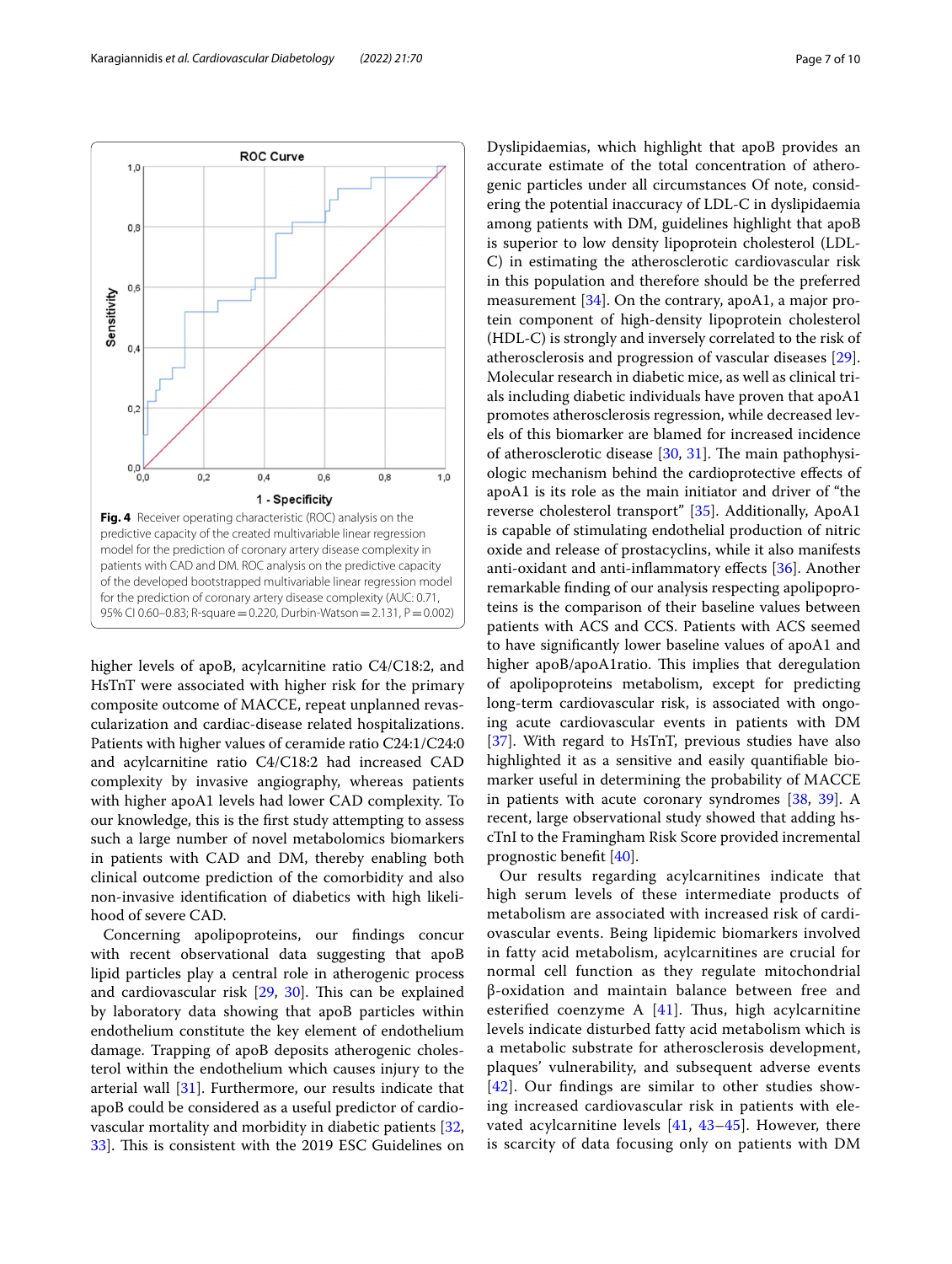and associating specifc acylcarnitine species with cardiovascular outcomes this population [\[24](#page-8-17), [41\]](#page-9-3). Besides, this study adds to the existing literature regarding the relation of acylcarnitines with CAD complexity, and highlights the potential dynamic relationship between acylcarnitines and the severity of CAD. These along with recent research of our team based on observational data also derived from the CorLipid trial [[24](#page-8-17)], are among the frst to suggest that acylcarnitine levels refect CAD severity in diabetic patients and might play a role in future patients' stratifcation strategies. On the other hand, ceramides -members of the sphingolipid family- are well-established metabolomics biomarkers and have been already presented as potently robust predictors of cardiovascular disease and adverse outcomes [[45](#page-9-6), [46\]](#page-9-7). On a pathophysiologic basis, these bioactive lipid mediators, have signalling roles in apoptosis, cellular stress and infammation and are also implicated in endothelial angiogenesis and vasoconstriction [[47\]](#page-9-8). Higher serum concentrations of particular species, such as ceramides C16:0, C18:0, 24:0 and 24:1, have been linked with large thrombus burden and advanced CAD complexity in patients with acute coronary syndrome [[48\]](#page-9-9). Elevated concentrations of circulating ceramides have been also associated with atherosclerotic plaque formation, ischemic cardiomyopathy, acute coronary events, insulin resistance and type 2 DM [[49\]](#page-9-10). Current research supports the clinical utility of serum ceramides as efficient risk stratifiers for atherosclerotic severity [\[50](#page-9-11)].

Our fndings could have an impact on featuring metabolomic profling as a useful tool in routine clinical practice in patients at high risk of CAD. Validation of novel metabolomics biomarkers, ofering additional prognostic value to traditional clinical and laboratory parameters, could aid clinicians in further risk-stratification of patients with DM. This could facilitate the creation of personalized predictive algorithms, thereby expanding the concept of cardiovascular precision medicine in every-day practice [[51](#page-9-12)].

Our study should be interpreted in the context of its limitations. First, this is an observational analysis, prone to unrecognized biases inherent to such studies, despite multivariable adjustment. Secondly, in this post-hoc study of diabetic patients we included only a part of the patients enrolled in the CorLipid trial, which might indicate selection bias. Third, the data used for the current analysis derive from a relatively limited sample of Greek patients with suspected or known CAD and DM and hence the conclusions drawn warrant validation in larger clinical trials, including other European ethnicities and races to account for inherent variability of diferent patient populations. Fourth, we were not able to adjust for dietary and lifestyle parameters, which may impact our metabolomics results. Lastly, we could not account for specifc anti-diabetic medication prescribed in our participants which might infuence patients' metabolic profle, since there was no such available data.

#### **Conclusions**

In patients with CAD and comorbid DM who underwent emergency or elective coronary angiography, increased levels of apoB and acylcarnitine ratio C4/ C18:2 were independent predictors of more frequent adverse clinical outcomes. Additionally, acylcarnitine ratio C4/C18:2, along with ceramide ratio C24:1/C24:0 were associated with high-complexity CAD, whereas higher levels of apoA1 were linked with lower SYN-TAX score. Thus, metabolomic phenotyping and novel metabolomics-based biomarkers could be recruited to predict clinical outcomes and assess the complexity of CAD, thereby facilitating personalized risk-stratifcation and clinical decision making in diabetic patients. Larger trials are needed to confrm these results and validate them in diferent diabetic populations.

#### **Abbreviations**

(a)HR: (adjusted) hazard ratio; Apo A1: Apolipoprotein A1; Apo B: Apolipoprotein B; CAD: Coronary artery disease; CI: Confdence interval; DM: Diabetes mellitus; Hs-cTnT: High-sensitivity cardiac troponin test; MACCE: Major adverse cardiovascular or cerebrovascular events.

#### **Acknowledgements**

Not applicable.

#### **Author contributions**

GS2, HK, GT and HG developed the concept and the protocol of the CorLipid trial. DVM and ASP wrote the manuscript with support from EK, AK and NS. EP and ASP contributed to statistical considerations of the study. Biochemical analyses and interpretation have been performed by OD and HG. Coronary angiographies and SYNTAX score calculation were executed by GS1 and GS2. ΑΒ, EK and GS2 were responsible for patient recruitment and follow-up, whereas DVM and ASP contributed to the research data management. The study supervisor was GS2. (GS1 refers to Georgios Sofdis and GS2 to Georgios Sianos). All authors have read and approved the fnal manuscript.

#### **Funding**

This research has been co-fnanced by the European Regional Development Fund of the European Union and Greek national funds through the Operational Program Competitiveness, Entrepreneurship and Innovation, under the call RESEARCH–CREATE–INNOVATE (project code: T1EDK-04005).

#### **Availability of data and materials**

Data are available from Georgios Sianos (e-mail: gsianos@auth.gr) upon reasonable request and with permission of AHEPA University Hospital.

#### **Declarations**

#### **Ethics approval and consent to participate**

The study protocol was approved by the Scientifc Committee of AHEPA University Hospital (reference number 12/13-06-2019) and by the Directory Board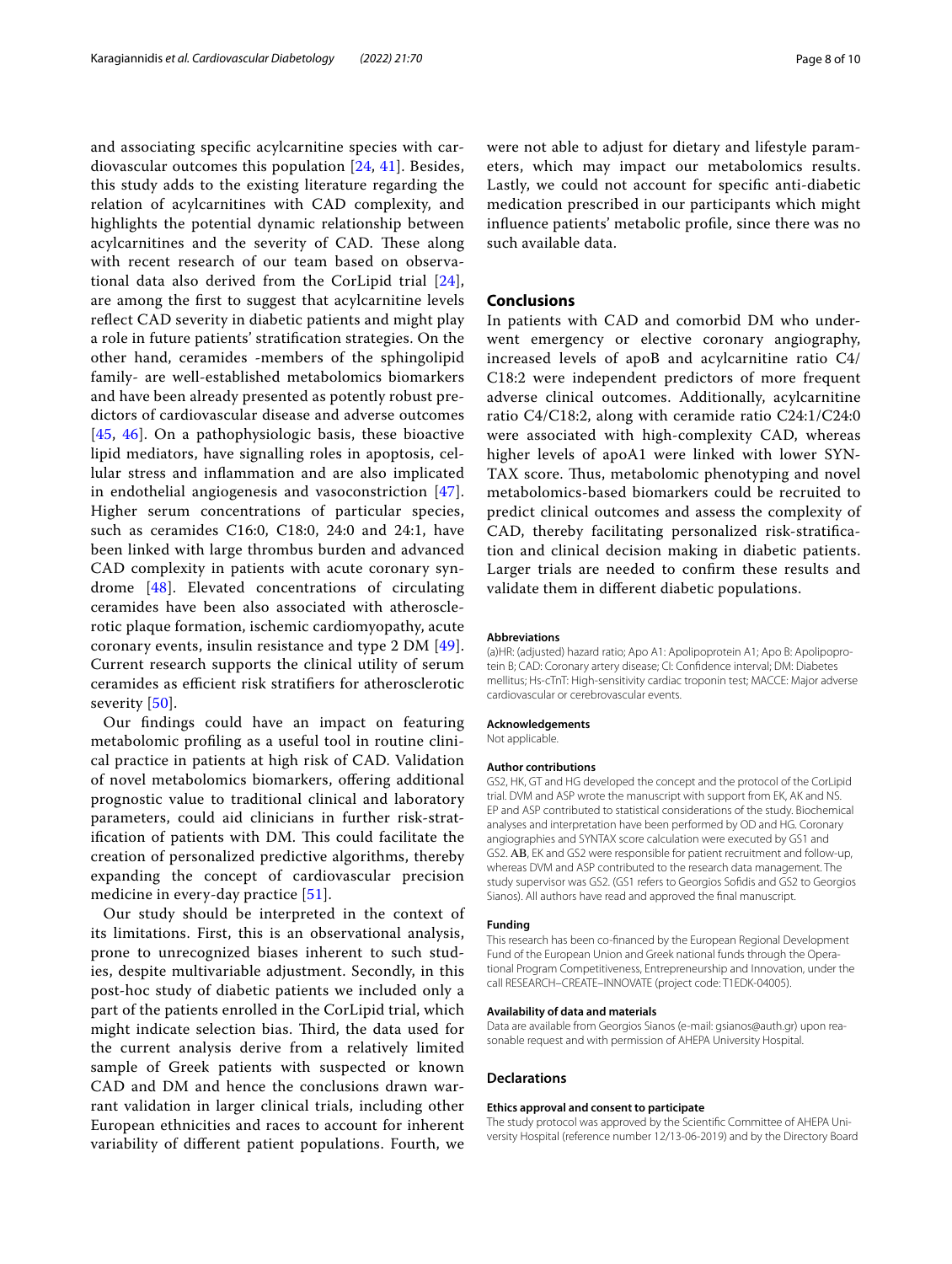of AHEPA University Hospital (reference number 17/29-08-2019), and each subject provided written informed consent before participating in the study.

#### **Consent for publication**

Written informed consent for publication was obtained by patients.

#### **Competing interests**

The authors declare that they have no competing interests.

#### **Author details**

<sup>1</sup> First Department of Cardiology, AHEPA University Hospital, Aristotle University of Thessaloniki, St. Kiriakidi 1, 54636 Thessaloniki, Greece. <sup>2</sup> Laboratory of Forensic Medicine and Toxicology, School of Medicine, Aristotle University of Thessaloniki, 54124 Thessaloniki, Greece. <sup>3</sup> Biomic\_Auth, Bioanalysis and Omics Lab, Centre for Interdisciplinary Research of Aristotle, University of Thessaloniki, Innovation Area of Thessaloniki, 57001 Thermi, Greece. <sup>4</sup> Laboratory of Analytical Chemistry, Department of Chemistry, Aristotle University of Thessaloniki, Thessaloniki, Greece.

## Received: 5 March 2022 Accepted: 6 April 2022<br>Published online: 07 May 2022

#### **References**

- <span id="page-8-0"></span>1. Einarson TR, Acs A, Ludwig C, et al. Prevalence of cardiovascular disease in type 2 diabetes: a systematic literature review of scientifc evidence from across the world in 2007–2017. Cardiovasc Diabetol 2018; 17: 83.
- 2. Aronson D, Edelman ER. Coronary artery disease and diabetes mellitus. Cardiol Clin 2014; 32: 439–455.
- <span id="page-8-1"></span>3. Naito R, Miyauchi K. Coronary artery disease and type 2 diabetes mellitus. Int Heart J. 2017;58:475–80.
- <span id="page-8-2"></span>4. Beckman JA, Creager MA, Libby P. Diabetes and atherosclerosis: epidemiology, pathophysiology, and management. JAMA 2002; 287: 2570–2581.
- <span id="page-8-3"></span>5. Esper RB, Farkouh ME, Ribeiro EE, et al. SYNTAX score in patients with diabetes undergoing coronary revascularization in the FREEDOM trial. J Am Coll Cardiol. 2018;72:2826–37.
- <span id="page-8-4"></span>6. Liu Y, Yang Y, Zhu J, et al. Prognostic signifcance of hemoglobin A1c level in patients hospitalized with coronary artery disease. A systematic review and meta-analysis. Cardiovasc Diabetol. 2011;10:98.
- <span id="page-8-5"></span>7. Isfort M, Stevens SCW, Schaffer S, et al. Metabolic dysfunction in diabetic cardiomyopathy. Heart Fail Rev 2014; 19: 35–48.
- <span id="page-8-6"></span>8. Ghanassia E, Brun JF, Fedou C, et al. Substrate oxidation during exercise: type 2 diabetes is associated with a decrease in lipid oxidation and an earlier shift towards carbohydrate utilization. Diabetes Metab 2006; 32: 604–610.
- <span id="page-8-7"></span>9. McGarrah RW, Crown SB, Zhang G-F, et al. Cardiovascular metabolomics. Circ Res. 2018;122:1238–58.
- <span id="page-8-8"></span>10. Deidda M, Piras C, Bassareo PP, et al. Metabolomics, a promising approach to translational research in cardiology. IJC Metab Endocr. 2015;9:31–8.
- <span id="page-8-9"></span>11. Ussher JR, Elmariah S, Gerszten RE, et al. The emerging role of metabolomics in the diagnosis and prognosis of cardiovascular disease. J Am Coll Cardiol. 2016;68:2850–70.
- <span id="page-8-10"></span>12. Howard BV, Robbins DC, Sievers ML, et al. LDL cholesterol as a strong predictor of coronary heart disease in diabetic individuals with insulin resistance and low LDL: the strong heart study. Arterioscler Thromb Vasc Biol. 2000;20:830–5.
- <span id="page-8-11"></span>13. Sarwar N, Danesh J, Eiriksdottir G, et al. Triglycerides and the risk of coronary heart disease: 10,158 incident cases among 262,525 participants in 29 Western prospective studies. Circulation 2007; 115: 450–458.
- <span id="page-8-12"></span>14. Cheng S, Shah SH, Corwin EJ, et al. Potential impact and study considerations of metabolomics in cardiovascular health and disease: a scientifc statement from the American Heart Association. Circ Cardiovasc Genet. 2017. [https://doi.org/10.1161/HCG.0000000000000032.](https://doi.org/10.1161/HCG.0000000000000032)
- 15. Yin X, de Carvalho LP, Chan MY, et al. Integrated metabolomics and metallomics analyses in acute coronary syndrome patients. Metallomics 2017; 9: 734–743.
- 16. Tu C, Xie L, Wang Z, et al. Association between ceramides and coronary artery stenosis in patients with coronary artery disease. Lipids Health Dis 2020; 19: 151.
- <span id="page-8-13"></span>17. Guo F, Zhou J, Li Z, et al. The association between trimethylamine N-oxide and its predecessors choline, L-carnitine, and betaine with coronary artery disease and artery stenosis. Cardiol Res Pract. 2020;2:5854919.
- <span id="page-8-14"></span>18. Tabák AG, Carstensen M, Witte DR, et al. Adiponectin trajectories before type 2 diabetes diagnosis: Whitehall II study. Diabetes Care 2012; 35: 2540–2547.
- 19. Guasch-Ferré M, Hruby A, Toledo E, et al. Metabolomics in prediabetes and diabetes: a systematic review and meta-analysis. Diabetes Care. 2016;39:833–46.
- 20. Danese E, Montagnana M, Nouvenne A, et al. Advantages and pitfalls of fructosamine and glycated albumin in the diagnosis and treatment of diabetes. J Diabetes Sci Technol 2015; 9: 169–176.
- 21. Dorcely B, Katz K, Jagannathan R, et al. Novel biomarkers for prediabetes, diabetes, and associated complications. Diabetes Metab Syndr Obes 2017; 10: 345–361.
- <span id="page-8-15"></span>22. Papazoglou AS, Kartas A, Samaras A, et al. Prognostic signifcance of diabetes mellitus in patients with atrial fbrillation. Cardiovasc Diabetol 2021; 20: 40.
- <span id="page-8-16"></span>23. Karagiannidis E, Sofdis G, Papazoglou AS, et al. Correlation of the severity of coronary artery disease with patients' metabolic profle- rationale, design and baseline patient characteristics of the CorLipid trial. BMC Cardiovasc Disord 2021; 21: 79.
- <span id="page-8-17"></span>24. Deda O, Panteris E, Meikopoulos T, et al. Correlation of serum acylcarnitines with clinical presentation and severity of coronary artery disease. Biomolecules. 2022.<https://doi.org/10.3390/biom12030354>.
- <span id="page-8-18"></span>25. Committee IE. International Expert Committee report on the role of the A1C assay in the diagnosis of diabetes. Diabetes Care 2009; 32: 1327–1334.
- <span id="page-8-19"></span>26. Begou OA, Deda O, Karagiannidis E, et al. Development and validation of a RPLC-MS/MS method for the quantifcation of ceramides in human serum. J Chromatogr B 2021; 1175: 122734.
- <span id="page-8-20"></span>27. Meikopoulos T, Deda O, Karagiannidis E, et al. A HILIC-MS/MS method development and validation for the quantitation of 13 acylcarnitines in human serum. Anal Bioanal Chem. 2022. [https://doi.org/10.1007/](https://doi.org/10.1007/s00216-022-03940-9) [s00216-022-03940-9](https://doi.org/10.1007/s00216-022-03940-9).
- <span id="page-8-21"></span>28. Sianos G, Morel M-A, Kappetein AP, et al. The SYNTAX Score: an angiographic tool grading the complexity of coronary artery disease. EuroIntervention J Eur Collab Work Gr Interv Cardiol Eur Soc Cardiol. 2005;1:219–27.
- <span id="page-8-22"></span>29. Garber DW, Handattu SP, Datta G, et al. Atherosclerosis and vascular disease: efects of peptide mimetics of apolipoproteins. Curr Pharm Biotechnol 2006; 7: 235–240.
- <span id="page-8-23"></span>30. Barrett TJ, Distel E, Murphy AJ, et al. Apolipoprotein AI promotes atherosclerosis regression in diabetic mice by suppressing myelopoiesis and plaque infammation. Circulation. 2019;140:1170–84.
- <span id="page-8-24"></span>31. Bhanpuri NH, Hallberg SJ, Williams PT, et al. Cardiovascular disease risk factor responses to a type 2 diabetes care model including nutritional ketosis induced by sustained carbohydrate restriction at 1 year: an open label, non-randomized, controlled study. Cardiovasc Diabetol 2018; 17: 56.
- <span id="page-8-25"></span>32. Avogaro P, Bon GB, Cazzolato G, et al. Are apolipoproteins better discriminators than lipids for atherosclerosis? Lancet (London, England) 1979; 1: 901–903.
- <span id="page-8-26"></span>33. Sniderman AD, Robinson JG. ApoB in clinical care: pro and con. Atherosclerosis. 2019;282:169–75.
- <span id="page-8-27"></span>34. Mach F, Baigent C, Catapano AL, et al. 2019 ESC/EAS Guidelines for the management of dyslipidaemias: lipid modifcation to reduce cardiovascular risk: The Task Force for the management of dyslipidaemias of the European Society of Cardiology (ESC) and European Atherosclerosis Society (EAS). Eur Heart J 2020; 41: 111–188.
- <span id="page-8-28"></span>35. Florvall G, Basu S, Larsson A. Apolipoprotein A1 is a stronger prognostic marker than are HDL and LDL cholesterol for cardiovascular disease and mortality in elderly men. J Gerontol A Biol Sci Med Sci 2006; 61: 1262–1266.
- <span id="page-8-29"></span>36. Van Linthout S, Spillmann F, Riad A, et al. Human apolipoprotein A-I gene transfer reduces the development of experimental diabetic cardiomyopathy. Circulation 2008; 117: 1563–1573.
- <span id="page-8-30"></span>37. Deng F, Li D, Lei L, et al. Association between apolipoprotein B/A1 ratio and coronary plaque vulnerability in patients with atherosclerotic cardiovascular disease: an intravascular optical coherence tomography study. Cardiovasc Diabetol 2021; 20: 188.